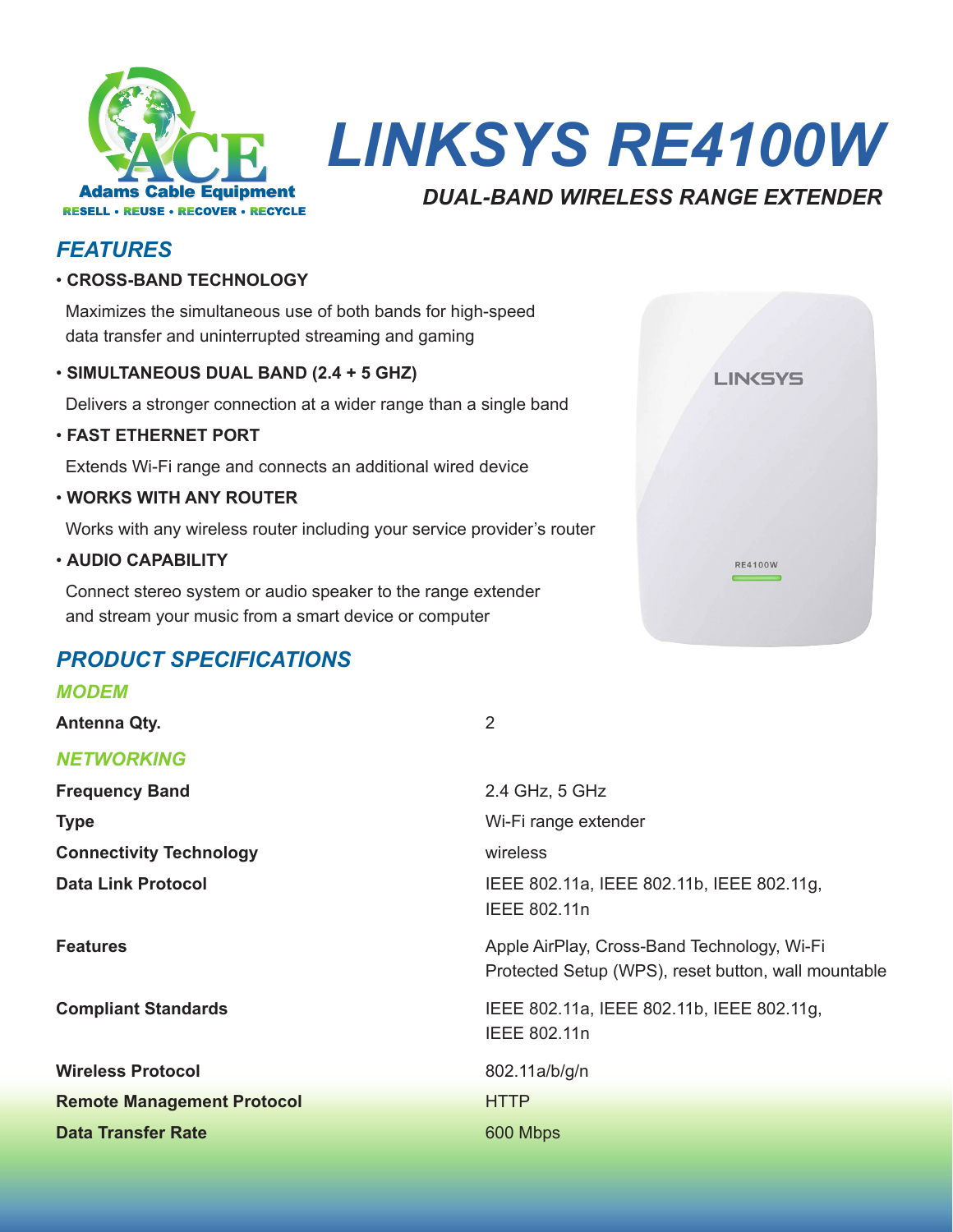

**LINKSYS RE4100W** 

## **DUAL-BAND WIRELESS RANGE EXTENDER**

## **PRODUCT SPECIFICATIONS**

#### **NETWORKING CONT. Wi-Fi Bands** 2.4 GHz, 5 GHz **Encryption Algorithm** 128-bit WEP, 64-bit WEP, WPA, WPA2 **Status Indicators** Power, link/activity, WPS **ANTENNA** Internal **Antenna Antenna Qty.**  $\mathcal{P}$ **Antenna Form Factor** Internal **MISCELLANEOUS Encryption Algorithm** 128-bit WEP, 64-bit WEP, WPA, WPA2 **INTERFACE PROVIDED** Quantity  $\mathbf{1}$ **SYSTEM REQUIREMENTS OS Required** Apple MacOS X 10.10, Microsoft Windows 7, Microsoft Windows Vista SP1 or later. Microsoft Windows XP SP3, Windows 8 **HFADFR Brand** Linksys **Product Line** Linksys **RE4100W Model Packaged Quantity**  $\mathbf{1}$ **Compatibility** Mac, PC **SOFTWARE** Drivers & Utilities **Type SERVICE & SUPPORT Type** 1 Year Warranty